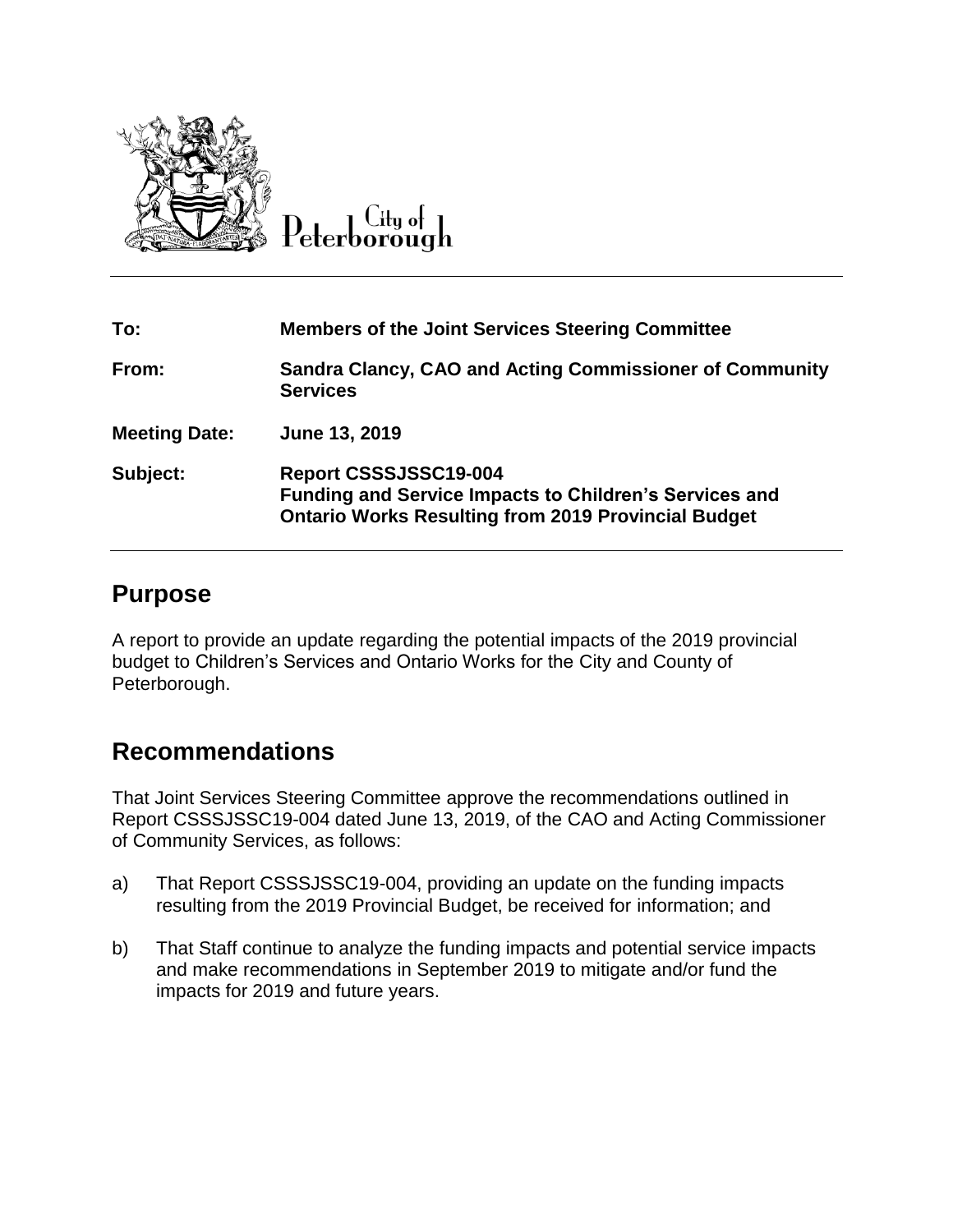# **Budget and Financial Implications**

Staff have not yet been provided with all the information therefore specific financial and program impacts in 2019 and 2020 remain unknown. There are a range of options and decisions to be made once more information is provided.

Based on the current estimates, the financial impact for the 2019 and 2020 municipal budget years to the City and County to provide the same services in the same manner are shown in the chart below:

|                                            | 2019                                                                         |                                                   |                                                     | 2020                                                                                               |                                                                         |                                                                           |  |
|--------------------------------------------|------------------------------------------------------------------------------|---------------------------------------------------|-----------------------------------------------------|----------------------------------------------------------------------------------------------------|-------------------------------------------------------------------------|---------------------------------------------------------------------------|--|
| Program                                    | <b>Estimated</b><br><b>Reduction:</b><br><b>Provincial</b><br><b>Funding</b> | City<br>Impact:<br><b>Same</b><br><b>Services</b> | County<br>Impact:<br><b>Same</b><br><b>Services</b> | <b>Estimated</b><br><b>Incremental</b><br><b>Reduction:</b><br><b>Provincial</b><br><b>Funding</b> | City<br><b>Incremental</b><br>Impact:<br><b>Same</b><br><b>Services</b> | County<br><b>Incremental</b><br>Impact:<br><b>Same</b><br><b>Services</b> |  |
| Ontario<br><b>Works</b>                    | $-513,000$                                                                   | 350,000                                           | 72,000                                              | $-314,000$                                                                                         | 38,000                                                                  | 8,000                                                                     |  |
| Children's<br><b>Services</b>              | $-302,000$                                                                   | 0                                                 | $\Omega$                                            | $-960,000$                                                                                         | 591,000                                                                 | 268,000                                                                   |  |
| <b>Total</b><br><b>Estimated</b><br>Change | $-815,000$                                                                   | 350,000                                           | 72,000                                              | $-1,274,000$                                                                                       | 629,000                                                                 | 276,000                                                                   |  |

Any changes in service levels or efficiencies in service delivery would reduce these impacts.

The current balance in the Social Services reserve is \$2,160,189. The Children's Services Best Start reserve has a balance of \$340,029. There is also \$200,000 of the Best Start reserve budgeted in 2019, for a total of \$540,029 available.

# **Background**

The City of Peterborough is the designated Consolidated Municipal Service Manager (CMSM) for the delivery of Child Care and Early Years, Housing and Homelessness, and Ontario Works (OW) in the City and County of Peterborough.

The provincial budget, which was announced on April 11, 2019, included changes to the funding for social services programs that will impact the 2019 and subsequent budgets which may result in reduced services to individuals and families in the community. Provincial announcements have stated that the Children's and Social Services Sector spending is targeted to decrease from \$17B in 2018-19 to \$16B in 2021-22 province-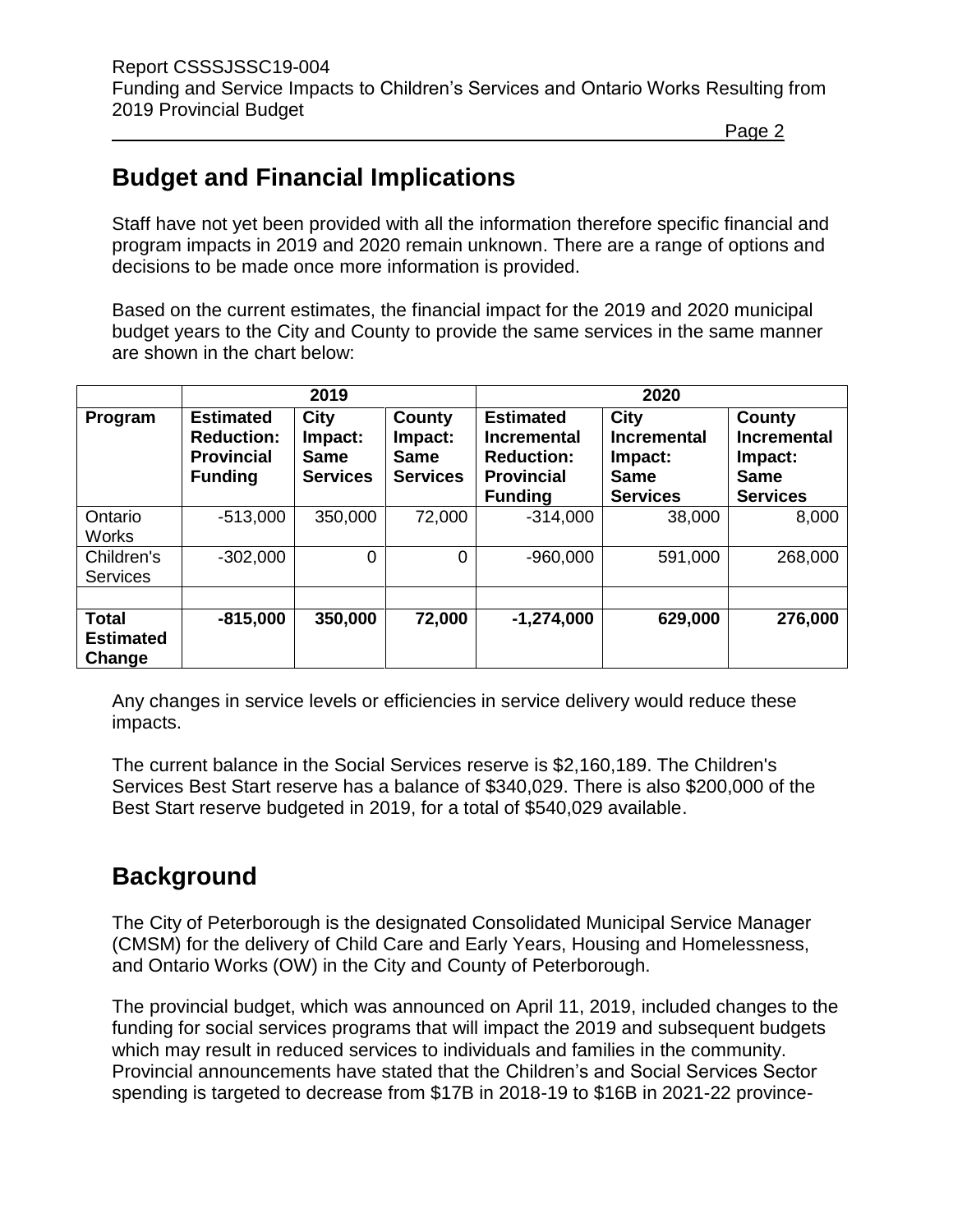Report CSSSJSSC19-004 Funding and Service Impacts to Children's Services and Ontario Works Resulting from 2019 Provincial Budget

Page 3

wide. This represents a decrease of 2.1% per year with savings to be achieved through social assistance reform, social services modernization, and human services integration, reducing reporting requirements, and streamlining transfer payments.

On May 27, 2019 the Premier announced that planned 2019 cuts to some municipal funding would be delayed. Some of the Child Care cuts announced on April 18, 2019 would be delayed. The City has not received any further details from the Province, but early indications are that changes will occur in 2020 as planned.

## **2019 Changes**

## **Child Care and Early Years**

Fee Stabilization Support (FSS) that was provided in 2018 to increase wages and other compensation to Early Childhood Educators and to stabilize licensed child care fees, ended as of March 31st, 2019. In 2018 the funding was \$403,089. The 2019 funding for January to March 2019 is \$100,750 for a reduction of \$302,000 and no further funding will be received in 2020.

| 2019 City Budget - Fee Stabilization |                           |                          | <b>Estimated Revised 2019 Budget</b> |                    |                          |
|--------------------------------------|---------------------------|--------------------------|--------------------------------------|--------------------|--------------------------|
| Provincial<br>Subsidy                | Municipal<br><b>Share</b> | Total<br><b>Expenses</b> | Provincial<br>Subsidy                | Municipal<br>Share | Total<br><b>Expenses</b> |
| 403,000                              | 0.00                      | 403,000                  | 101,000                              | 0.00               | 101,000                  |

## **Potential Service Impacts:**

Fee Stabilization was a new 100% provincially funded program in 2018 intended to increase wages and other compensation for licenced child care staff and to stabilize licensed child care fees in agencies. Since the Province has chosen to end this 100% provincially funded program, there will be no additional costs to municipalities, but it does result in a loss of funding for licensed child care operators. Potential impacts with the end of this program could be a reduction of salaries to child care staff and/ or increases in parent fees to maintain salaries at the increased level. These decisions will be made by the child care operators.

## **Ontario Works Changes**

In November 2018, the Government announced its vision for social assistance reform, with a focus on improving employment outcomes and accountability. In December, the Auditor General's audit on Value for Money of the Ontario Works (OW) program highlighted opportunities for change. The Ministry has advised that 2019 will be a year of refocusing OW service delivery priorities including changes to existing guidelines, business practices and to strengthen program accountability, oversight and integrity.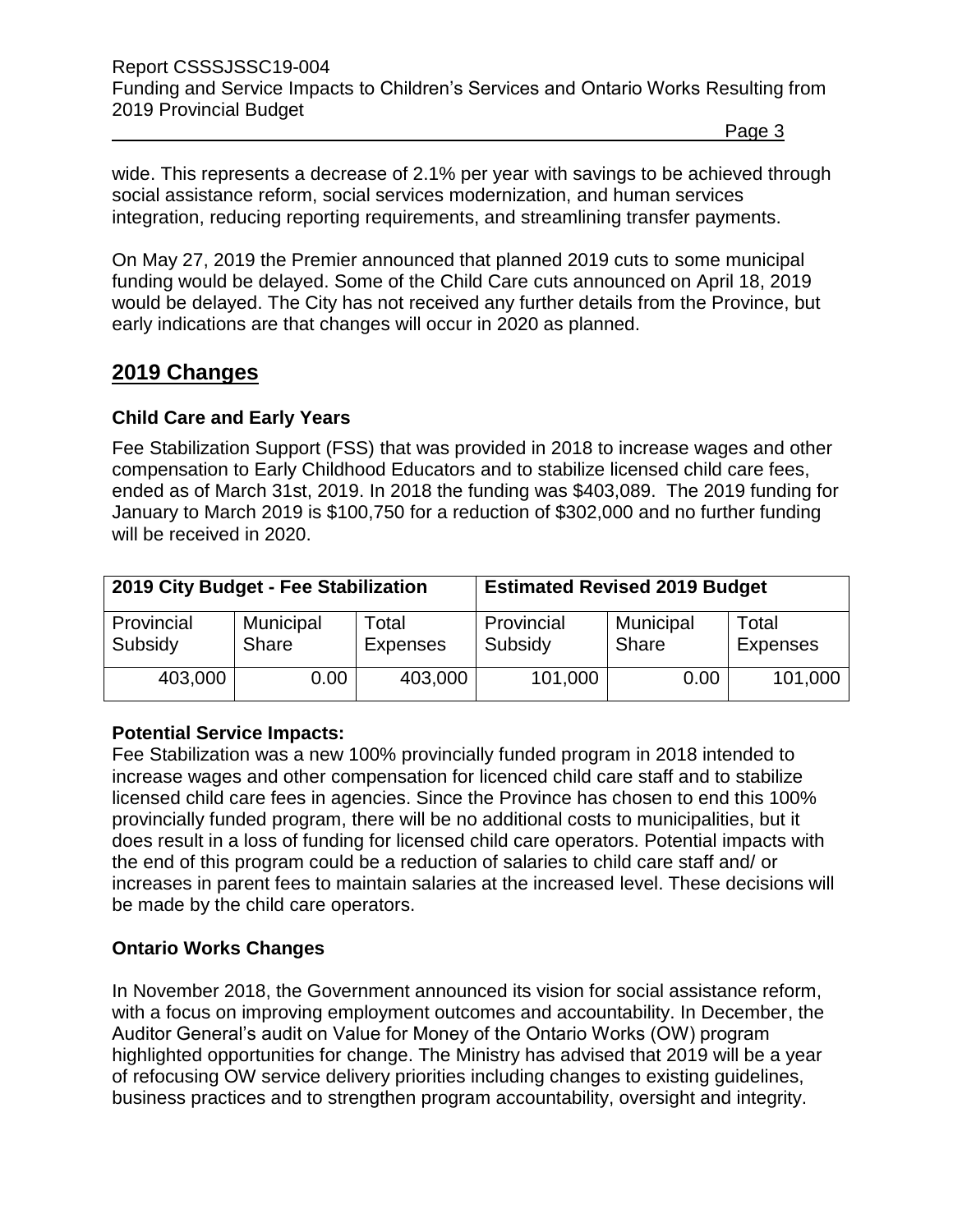The Ministry will be working closely with municipalities on the design of aspects of reform. The Ministry has also identified four priority areas:

- Improving Employment Outcomes
- Enhancing Accountability and Achieving Outcomes
- Amending Service Contracts (in-year) related to Employment Targets
- Strengthening Fiscal Accountability

Additionally, there was an announcement earlier in 2019 about a new service system management model for Employment Ontario that is proposed to result in \$720M in savings before 2021-2022. The decisions regarding this service system management role will be made through a competitive RFP process with an expectation that there will be three "prototype" communities by the fall of 2019. The result of this change could impact the OW Employment Assistance funding that is part of the overall OW Administration Budget.

Key Changes from the April 2019 announcement for Ontario Works:

- 1. The **Addiction Services Initiative** (ASI) is eliminated effective July 31, 2019.
- 2. **2019 Administration Funding** "should not" exceed the previous year's actuals unless there is clear evidence-based rationale that can be negotiated.
- 3. Service managers are expected to **improve employment outcomes** for Ontario Works participants by 3% per year. This could be challenging given the announcement about a narrowing of the definition of disability under the Ontario Disability Support Program (ODSP) that may result in an increased OW caseload. Failure to achieve anticipated outcome performance can result in the Province's recovery of up to 15% of the provincial subsidy.

## **Anticipated Impacts Related to the Funding Changes—Financial and Service**

1. The **Addiction Services Initiative** is an Ontario Works program funded by the Province to help social assistance recipients remove substance use as a barrier to employment. Services include assessment, treatment planning, and referrals to addiction and non-addiction services in partnership with FourCAST and through Intensive Case Managers in the Social Services Division. The program is designed to improve individual employability by addressing substance use concerns.

| 2019 City Budget - Addiction Services |                  |                 | <b>Estimated Revised 2019 Budget (based)</b> |                  |                 |
|---------------------------------------|------------------|-----------------|----------------------------------------------|------------------|-----------------|
| <b>Initiative</b>                     |                  |                 | on maintaining current service levels)       |                  |                 |
| Provincial                            | <b>Municipal</b> | Total           | Provincial                                   | <b>Municipal</b> | Total           |
| Subsidy                               | Share            | <b>Expenses</b> | Subsidy                                      | <b>Share</b>     | <b>Expenses</b> |
| 538,000                               | 0.00             | 538,000         | 314,000                                      | 133,000          | 447,000         |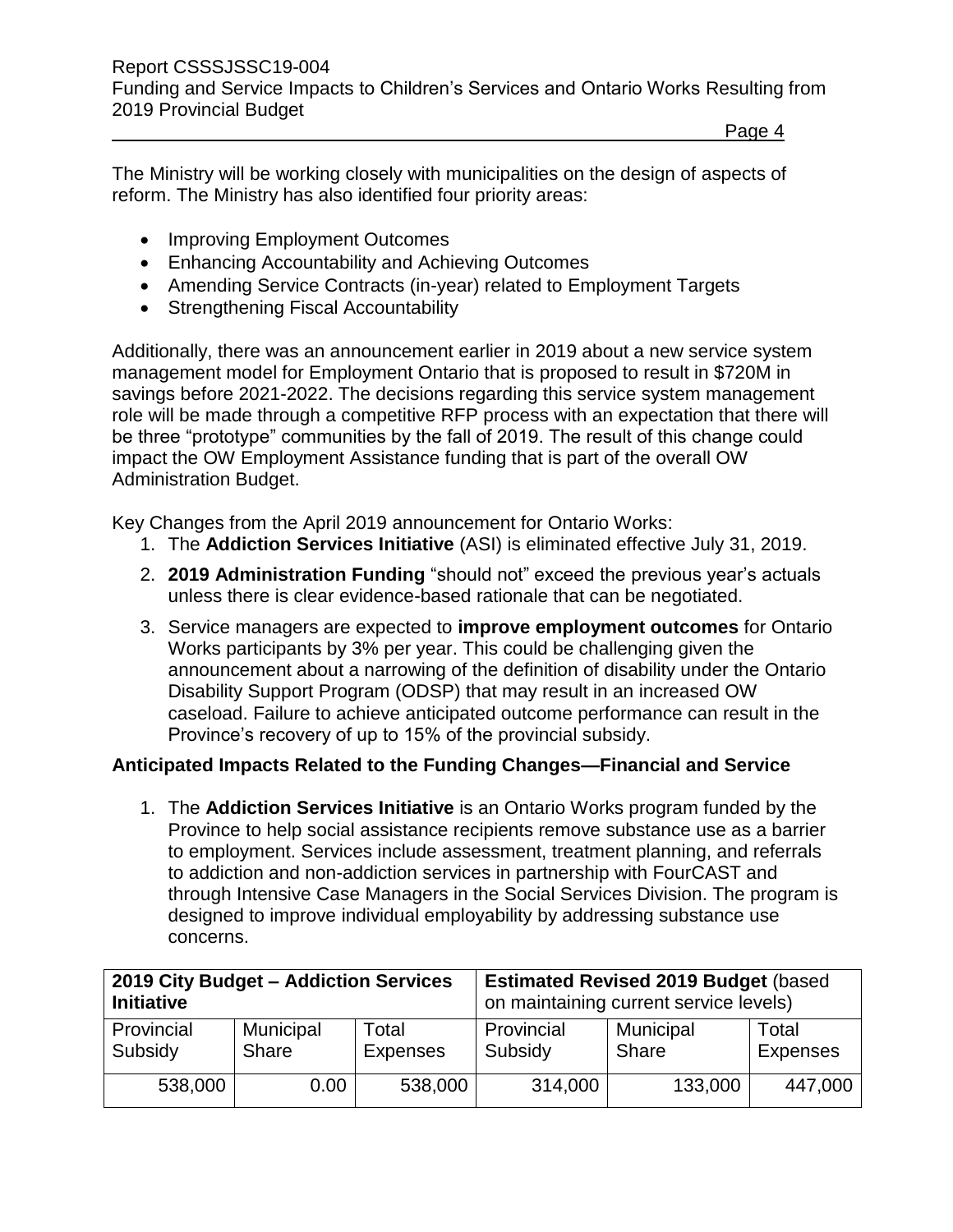The CMSM received \$538,000 annually to provide this enhanced employment service. Estimated funding for 2019 will be \$314,000 or a reduction of \$224,000.

There are four staff funded through this program and 226 clients directly attached to the Intensive Case Managers.

The Division is developing a draft transition plan with recommendations for this program given the vulnerable nature of the clients and relationships that have developed. In the interim, notice has been provided to the community addiction service provider.

2. Freezing the **2019 OW Administration Funding** at 2018 actuals will result in a loss of \$289,000 in budgeted provincial subsidy. The Division is analyzing options to stay within this budget without service cuts.

The Province is working to revise the OW Administration Funding formula. Future impacts are not known at this time.

| 2019 City Budget - OW Administration<br><b>Funding</b> |                                                |            | <b>Estimated Revised 2019 Budget (based)</b><br>on maintaining current service levels) |           |                       |
|--------------------------------------------------------|------------------------------------------------|------------|----------------------------------------------------------------------------------------|-----------|-----------------------|
| Provincial<br>Subsidy                                  | Total<br>Municipal<br>Share<br><b>Expenses</b> |            | Provincial<br>Municipal<br>Subsidy<br>Share                                            |           | <b>Total Expenses</b> |
| 7,532,000                                              | 4,524,000                                      | 12,056,000 | 7,243,000                                                                              | 4,813,000 | 12,056,000            |

The Division is currently reviewing the OW Administration budget to determine if there are areas to reduce expenses (such as salary gapping, not hiring summer students, some employment programming and supports to clients.) These choices would impact service levels and response times to social assistance recipients.

There is the opportunity to provide clear rationale to Ministry staff, with supporting documentation in the Ontario Works Service Plan, to request funding above the cap. The Division is working with Ministry staff on this request.

## **2020 Changes**

### **Child Care and Early Years**

The key changes for 2020 as noted in correspondence from the Ministry of Education dated April 18, 2019: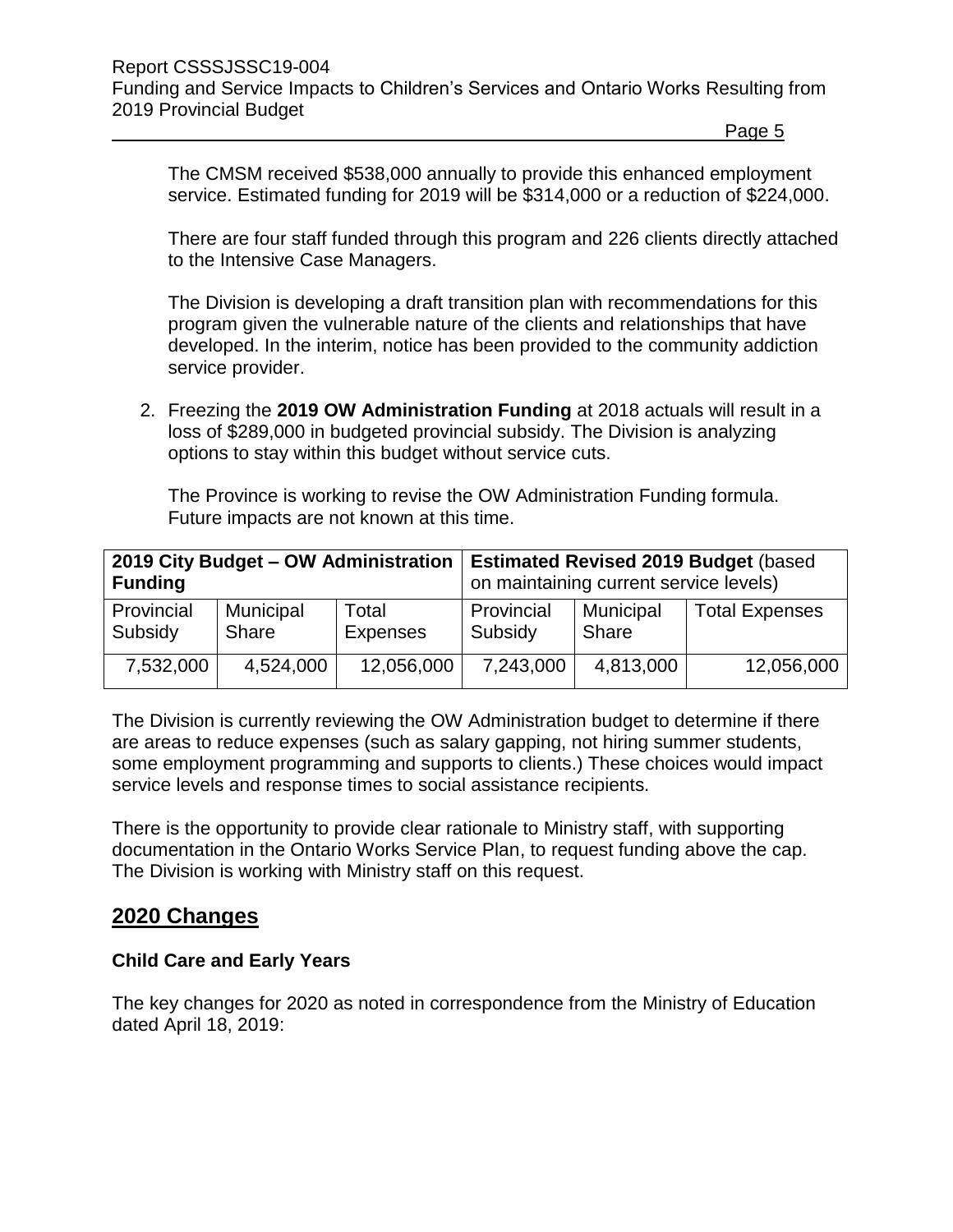- 1. Municipalities will be required to cost-share the operating portion of Expansion Plan funding at a rate of 80/20 provincial/ municipal. This funding was previously provided at 100% by the Province.
- 2. The threshold for allowable administration funding for municipalities will be reduced from 10% to 5% and all administration funding for Children's Services, including Wage Enhancement administration funding, will now be cost-shared at a rate of 50/50. This was also previously funded 100% by the Province.
- 3. In addition to funding changes the Ministry will assign service targets. The stated goal with this approach is to reduce the administrative reporting burden, but not meeting the targets could result in a financial penalty. Receiving the City's targets and understanding the consequences of not meeting them is key information still to come.

## **Anticipated Impacts Related to the Changes—Financial**

**1. Expansion Plan Funding** - Beginning in 2020, municipalities will be required to cost-share the operating portion of Expansion Plan Funding at a rate of 80/20 provincial/ municipal. The Expansion Plan Funding was launched in 2017 by the Province to create 100,000 high-quality licensed child care spaces for children aged 0-4 in Ontario. At that time, the funding was provided to municipalities to plan for expanded spaces to meet this target over 5 years. Municipalities can decide how much to contribute with municipal funds representing 20% of total allocation and the Province contributing 80%, up to the maximum of the allocation.

Based on the former funding model, the Municipal Budget provided no municipal funds. If the full municipal contribution cannot be provided, the \$1,654,000 will not be received from the Province.

| 2020 Projected Expansion Plan Funding at<br>100% Provincial funds (on current allocation) |       |                            | <b>Estimated 2020 Budget Impacts</b><br>(based on an 80/20 cost share) |         |                          |
|-------------------------------------------------------------------------------------------|-------|----------------------------|------------------------------------------------------------------------|---------|--------------------------|
| Provincial<br>Subsidy                                                                     | Share | Municipal   Total Expenses | Provincial   Municipal<br>Subsidy                                      | Share   | Total<br><b>Expenses</b> |
| 2,067,000                                                                                 | 0.00  | 2,067,000                  | 1,654,000                                                              | 413,000 | 2,067,000                |

The 2020 Municipal contribution is estimated to be \$413,000 cost shared 69% City, 31% County (based on current projections for 2020 licensed spaces.)

Illustrated in the chart below are the programs supported by Expansion Plan funding that are either open or pending the full roll-out. There are a number currently under construction and others that are on hold in anticipation of further decisions.

The Ministry of Education requires that the City confirm whether operational funding will be provided to previously approved school-based child care projects at Crestwood,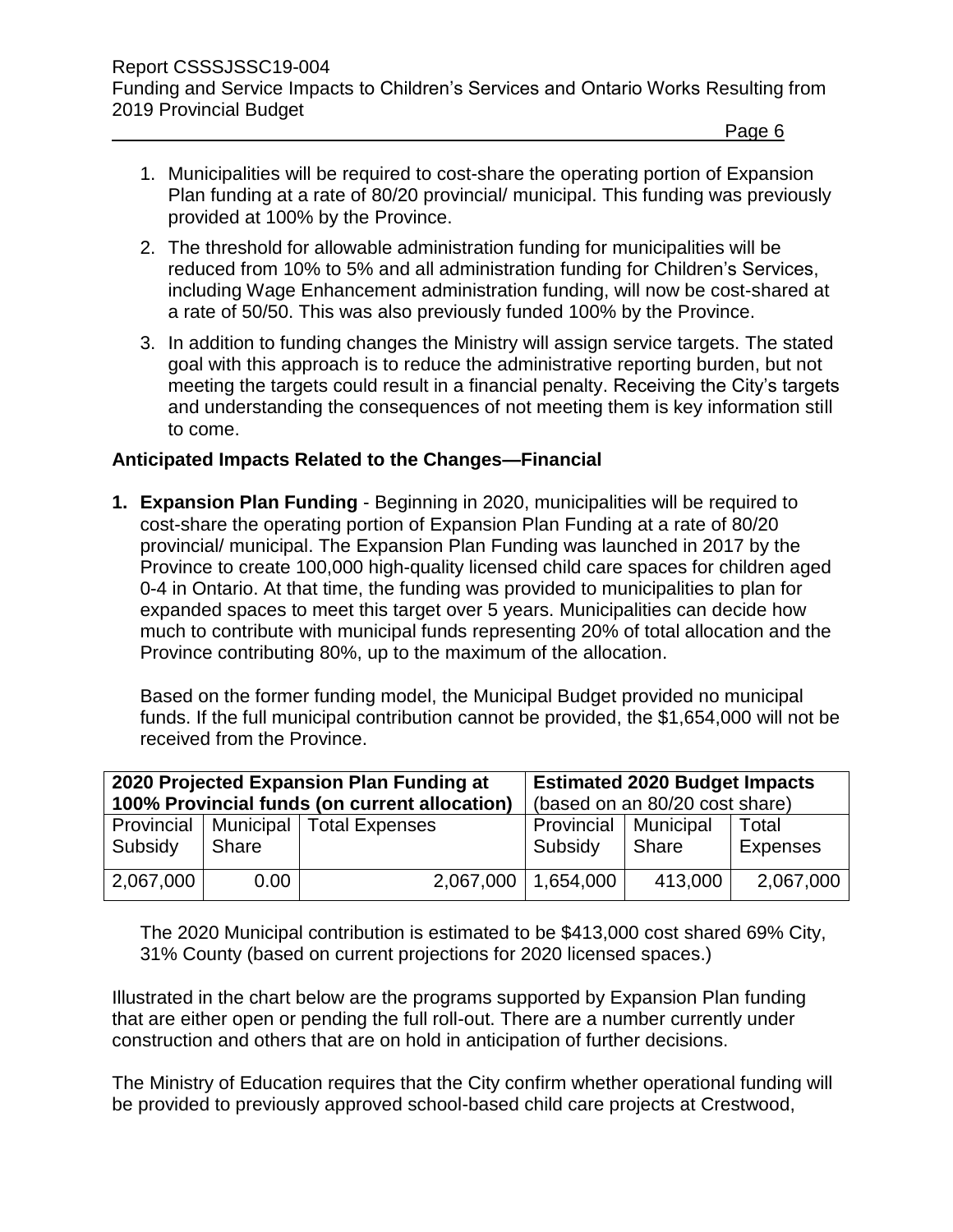### Report CSSSJSSC19-004 Funding and Service Impacts to Children's Services and Ontario Works Resulting from 2019 Provincial Budget

Page 7

Havelock-Belmont Public School and Norwood District High School programs by August 31, 2019.

|                         | # of            | # of            |                           |                |
|-------------------------|-----------------|-----------------|---------------------------|----------------|
|                         | <b>Licensed</b> | <b>Expanded</b> |                           |                |
| <b>City Expansion</b>   | <b>Spaces</b>   | <b>Spaces</b>   | <b>Status</b>             | <b>Opening</b> |
| <b>Les Petits</b>       | 95              | 13              | Open                      | 2017           |
| Pearson                 | 39              | 13              | Open                      | 2017           |
| Crestwood               | 25              | 25              | <b>Under Construction</b> | Sep-19         |
| Mc Rae                  | 49              | 49              | <b>Under Construction</b> | Sep-20         |
| <b>King George</b>      | 105             | 18              | Tender                    | Sep-20         |
| <b>Total City</b>       | 313             | 118             |                           |                |
| <b>County Expansion</b> |                 |                 |                           |                |
| Lakefield               | 135             | 22              | Open                      | 2017           |
| <b>Millbrook</b>        | 131             | 49              | Open                      | 2017           |
| <b>Buckhorn</b>         | 35              | 23              | Open                      | 2018           |
| <b>Bridgenorth</b>      | 89              | 15              | Open                      | 2019           |
| Havelock                | 95              | 69              | <b>Under Construction</b> | Sep-19         |
| Norwood                 | 39              | 39              | On Hold                   | $Dec-20$       |
| <b>Total County</b>     | 524             | 217             |                           |                |
| <b>Total</b>            | 837             | 335             |                           |                |

## **Total Number of Licensed Child Care Spaces including expansion spaces**

| Year | City          | County        | Total |
|------|---------------|---------------|-------|
| 2018 | 2446          | 1048          | 3494  |
| 2019 | 2754<br>ں ، ے | 1010<br>2 I J | 3964  |

### **Options to consider and potential service impacts**

The following information still needs to be provided to the municipality:

- The financial allocations and program details (such as the 2019 Ontario Child Care Service Management and Funding Guideline, 2019 Child Care Service Agreement Amendments, and the 2019 Ontario EarlyON Business Practices and Funding Guideline);
- A new provincial Child Care Plan which may have updates to the Child Care Funding Formula coming into effect in 2019 and further years;
- The Early Learning and Child Care Program was a 3-year agreement between the Federal Government and the Province. 2019 is the third year of the agreement and there is no certainty whether the agreement will be renewed. If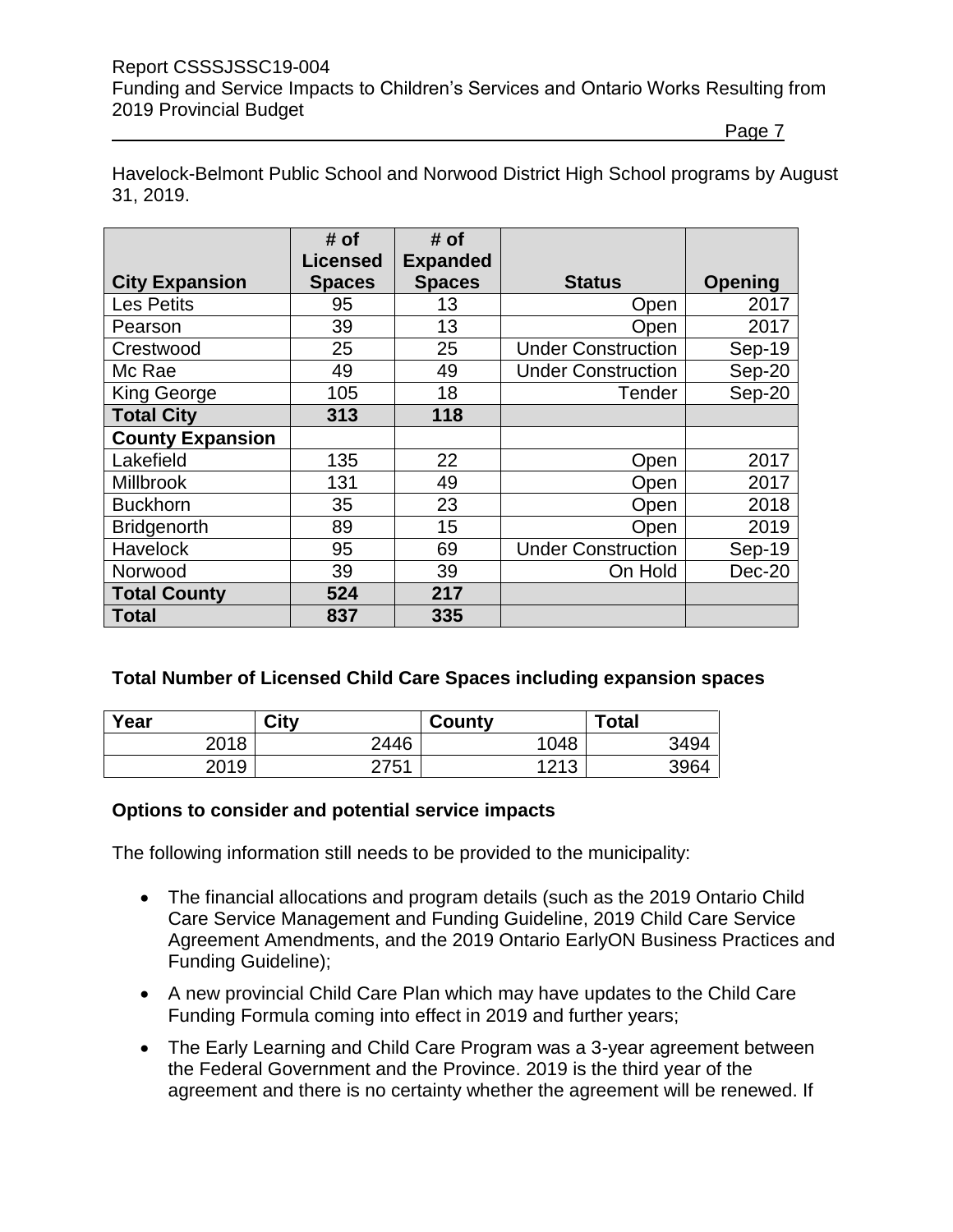this is not, the result will be a loss of \$792,960 in funding in 2020 which will further impact current service levels;

• The ministry sets annual service targets for Expansion funding based on the previous year's service levels and are tied to the service agreement. If the municipality is unable to achieve the cumulative targets by 10%, the ministry will reduce the annual allocation by 1%.

Once this information is known, the City and County will be able to determine options moving forward. Funding to sustain the expanded spaces includes fee subsidies, special needs resourcing, wage and operating grants. If the municipality decides not to cost share some or all the additional spaces, the impacts could include:

- The loss of fee subsidy funding that supports approximately 146 children per month; and/or
- Implementation of a fee subsidy wait list for families that require financial assistance for licensed child care; and/or
- Implementation of a financial cap on the fee subsidy per diem paid to child care operators; and/or
- A reduction of operating funding paid to child care operators; and/or
- A reduction of funding to support children with special needs currently attending licensed child care programs.

Any of these scenarios could result in reduced access for children, increased parent fees for families or program closures due to financial instability.

**2. Threshold for allowable administration funding reduced and full 50/50 cost share implemented** - The reduction in the allowable threshold for administration percentages (from 10% to 5%) and contribution rates (cost shared 50/50) impact Wage Enhancement, General Allocation and Expansion Plan funds are shown below with an additional cost to the municipalities of \$446,500.

| LADCORG MIDAGO OF AGMINISH ANON TANGHIG.         |                                                                          |           |                     |                  |           |                                                                            |  |
|--------------------------------------------------|--------------------------------------------------------------------------|-----------|---------------------|------------------|-----------|----------------------------------------------------------------------------|--|
|                                                  | Projected 2020 Budget based on<br>current administration<br>expenditures |           |                     |                  |           | <b>Estimated 2020 Budget Based on</b><br>5% threshold and 50/50 cost share |  |
| <b>Program Area</b>                              | Provincial                                                               | Municipal | Total               | Provincial       | Municipal | Total                                                                      |  |
|                                                  | <b>Subsidies</b>                                                         | Share     | <b>Expenditures</b> | <b>Subsidies</b> | Share     | <b>Expenditures</b>                                                        |  |
| <b>Wage Enhancement</b><br><b>Administration</b> | 71,000                                                                   | 0.00      | 71,000              | 35,500           | 35,500    | 71,000                                                                     |  |
| <b>General Allocation</b><br>Administration      | 479,000                                                                  | 194,000   | 673,000             | 210,000          | 463,000   | 673,000                                                                    |  |
| <b>Expansion Plan</b><br>Administration          | 142,000                                                                  | 0.00      | 142,000             | 52,000           | 90,000    | 142,000                                                                    |  |
| <b>ELCC</b><br>Administration                    | 72,000                                                                   | 0.00      | 72,000              | 20,000           | 52,000    | 72,000                                                                     |  |
| <b>Total</b>                                     | 764,000                                                                  | 194,000   | 958,000             | 317,500          | 640,500   | 958,000                                                                    |  |

## **Expected Impacts of administration funding:**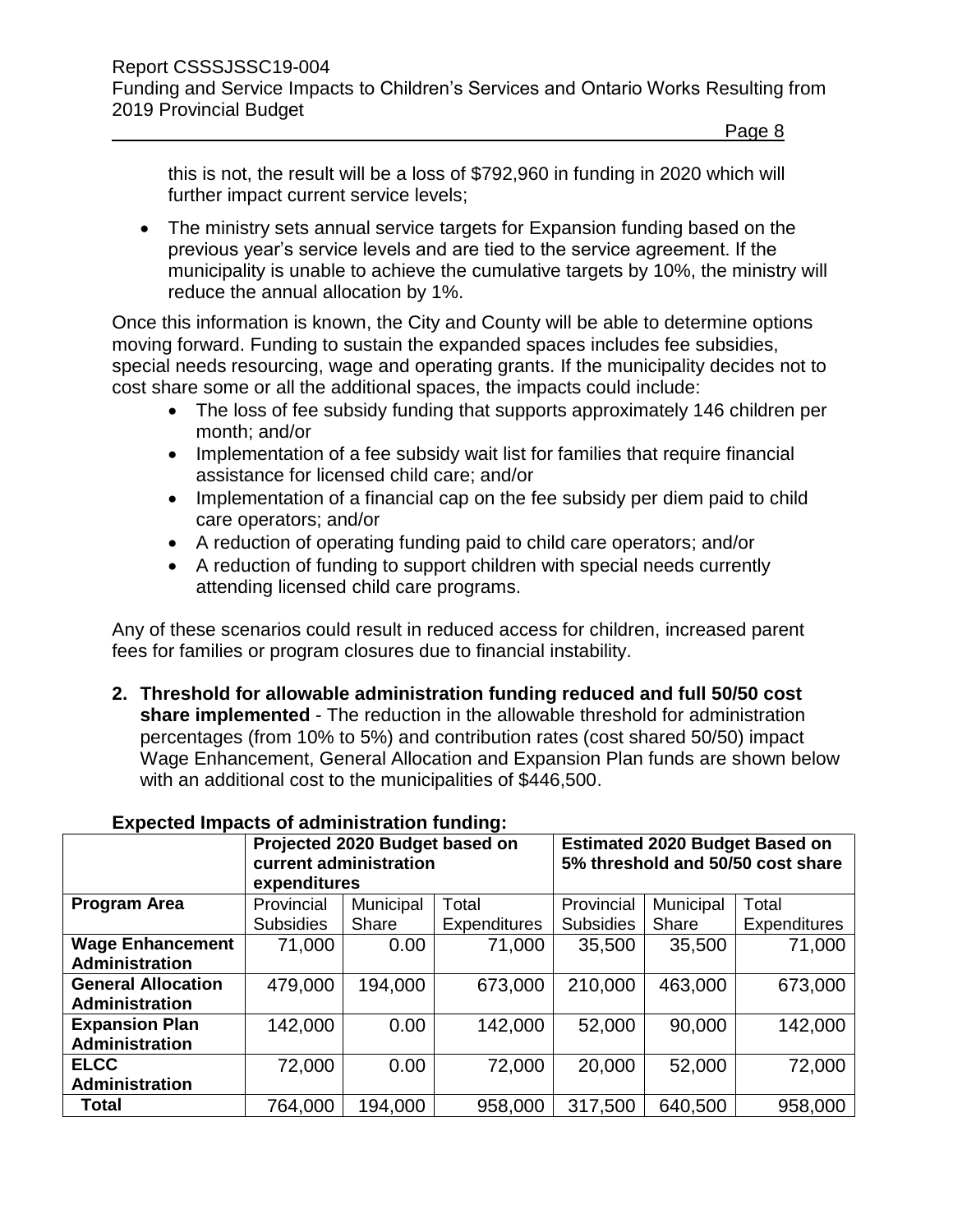### **Options to consider and potential service impacts**

Reducing the expected municipal share for these components may seem easier because there is less a direct impact to clients but, it would be difficult and will take time. The provincial government's expectation is that ministries, agencies and transferpayment partners, which includes municipalities, are expected to think differently about how programs and services can be delivered in an improved and sustainable manner that drives efficiencies and maximizes value for money.

However, the reduction of the allowable threshold for administration expenses could have the following impacts:

- reduced capacity to properly support community and vulnerable people including service users, community partners, general public;
- more difficulty to meet reporting requirements expectations, accountability and serving more families that came with the increased provincial funding over the past 3 years;
- increased case load size for case managers;
- longer wait times for families applying for fee subsidy and
- reduced ability to respond to inquiries and follow-up with clients and service providers.

### **Challenge of these impacts**

Municipalities have been notified of the budget allocation without consultation or discussion, and after the approval of municipal budgets. The service planning guidelines and performance indicators are scheduled to be released "shortly." Without this information, moving forward with any decisions quickly is difficult and would be without proper consideration to the long-term impact to the municipalities and to vulnerable individuals and families in the community. Since the May 27, 2019 announcement some items have been reversed for 2019 but, expected to occur in 2020. The Province has stated that they will consult with municipalities over the changes but, the process and extent of the consultation are yet to be determined.

The potential loss of child care spaces and subsidies with no successor program has the potential to destabilize the local child care system.

If viewed in isolation, each change to Social Services budgets and programming might be individually managed to varying degrees; however, the combined effect of these concurrent changes presents a significant challenge to the City as a CMSM and to community agencies providing related services.

Given the number of funding changes, particularly within Children's Services, priorities about service implications will need to be identified and considered as well as budget implications in the strategies that are put forward.